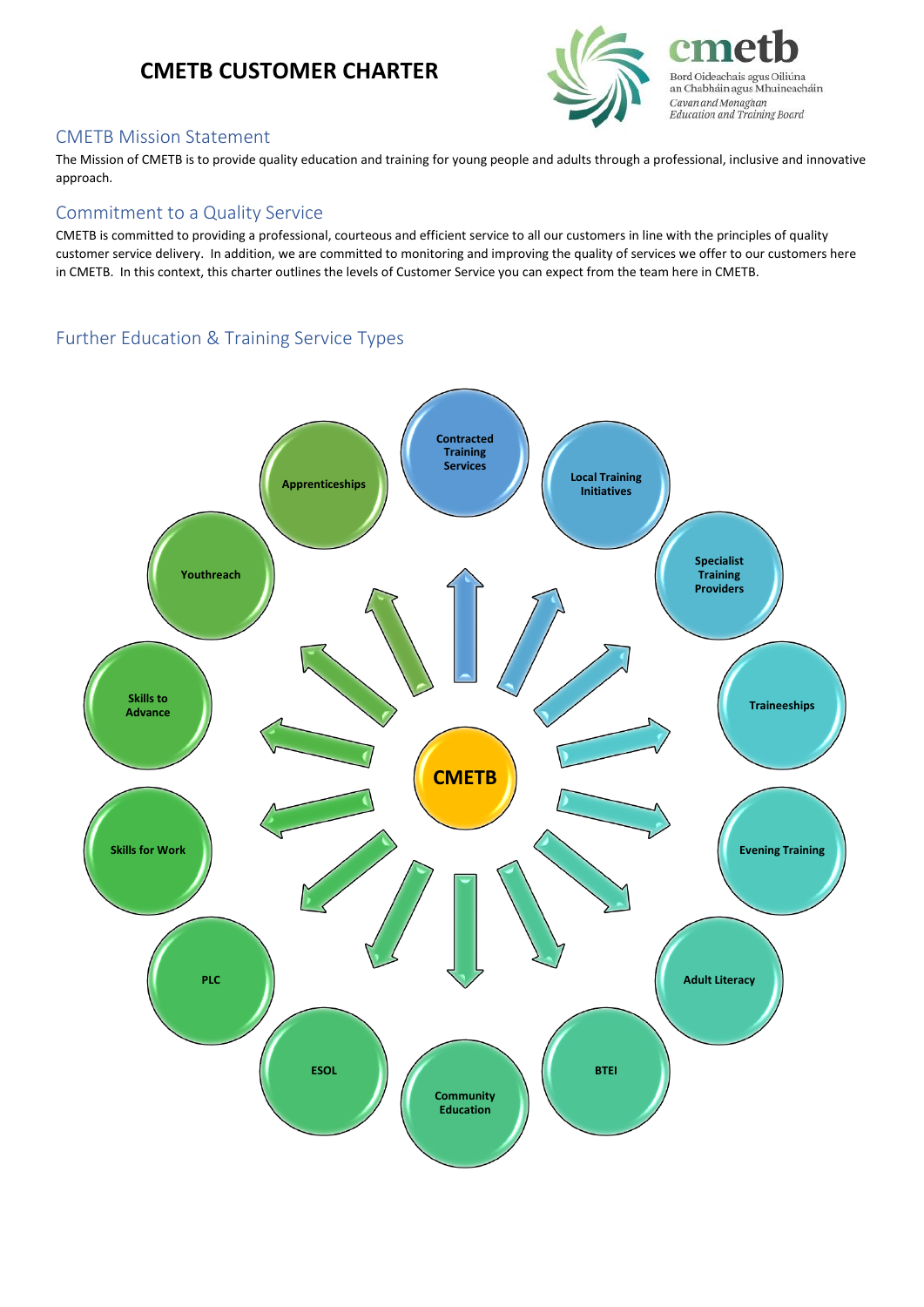# **CMETB CUSTOMER CHARTER**



Bord Oideachais agus Oiliúna an Chabháin agus Mhuineacháin Cavan and Monaghan Education and Training Board

## Communication Methods



**All staff will have a signature that will contain contact details**